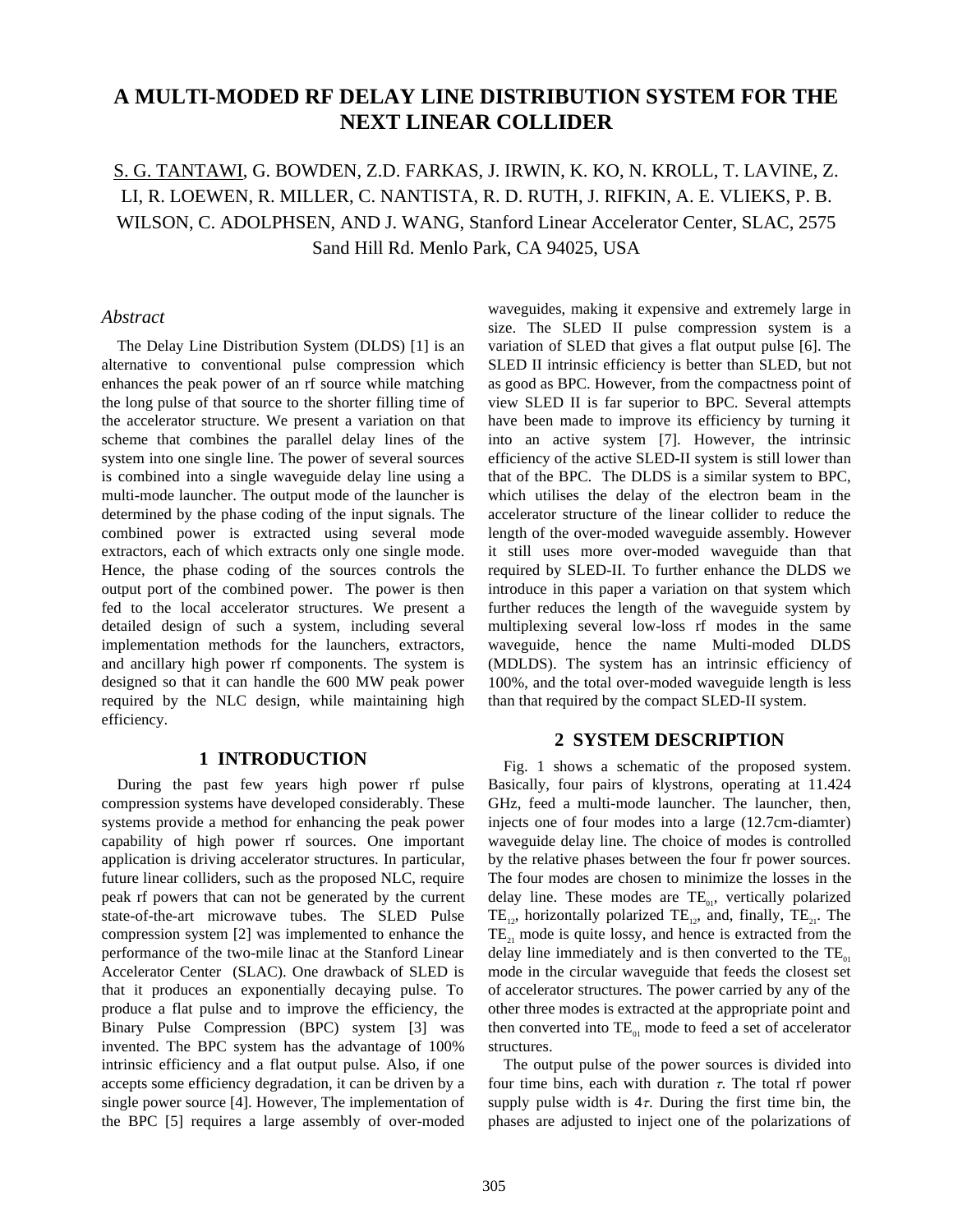the  $TE<sub>12</sub>$  mode. This signal does not get affected by any of the mode extractors. However, after the last mode extractor it gets converted into the  $TE_{01}$  mode, thus, feeding the most distant accelerator structure. Then, in the second time bin the second polarisation of the  $TE_1$ , mode is injected. This signal is converted into the  $TE_{01}$  mode just after the first extractor. The second extractor extracts this signal. In the third time bin the  $TE_{01}$  mode is injected. The first extractor extracts that mode. Finally, in the forth time bin, the  $TE_{12}$  mode is injected, and extracted immediately to feed the closest set of accelerator structures.

In this manner, each of the four accelerator structure sets will see the combined power from the four power sources during the appropriate time-bins. This is equivalent to a pulse compression system with a compression ratio of four. Since, in this scheme, the electron (or positron) beam is moving in an opposite circular waveguides that have a diameter of 7.4cm. Each accelerator structure is fed with a different tap-off, a mode

transducer from  $TE_{01}$  to  $TE_{10}$  in rectangular waveguide. Obviously, the first tap-off is a 4.77 dB transducer, the second is a 3 dB one, and the third is a low-loss mode converter.

Each power source (a pair of klystrons) will produce 150 MW for 1.5 us. The total amount of power in any time bin is 600 MW for a duration of 375 ns. One of the design goals is to keep the surface electric field in this rf system below 40 MV/m. The total efficiency of the system should be above 85%.

#### **3 TIMING**

Because the rf power is being injected at different times into different modes that have different group velocities, one must pay a special attention to timing. The



Fig.1 Multi-Moded Delay Line Distribution System

direction to the rf power, the total delay line length required between the feed points to the different accelerator structure sets is  $\sim c \tau/2$ , where c is the speed of light in free space. For simplicity, we have assumed here that the group velocity of the rf signal and the beam velocity are both approximately equal to c; a more detailed analysis is presented in the section 3. Taking advantage of the finite time that electrons and positrons spend travelling between the accelerator structure sets reduces the total length of the waveguide required for this pulse compression system by a factor of two.

The power extracted from the rf delay line with the appropriate mode transducer is converted immediately into the  $TE_{01}$  mode and fed to three different accelerator structures. The manipulation and feeding is done with set of equation that need to be satisfied so that the each accelerator structure set get an rf pulse for a duration  $\tau$  at the appropriate time are:

$$
\tau = (\frac{L_1}{v_{TE01}} + \frac{L}{c}) + (\delta_2 - \delta_1),
$$
  
\n
$$
\tau = (\frac{L_2}{v_{TE01}} + \frac{L}{c}) + (\delta_3 - \delta_2) + L_1(\frac{1}{v_{TE12}} - \frac{1}{v_{TE01}}),
$$
  
\n
$$
\tau = (\frac{L_3}{v_{TE01}} + \frac{L}{c}) + (\delta_4 - \delta_3) + L_2(\frac{1}{v_{TE12}} - \frac{1}{v_{TE01}});
$$

where *L* is the distance between accelerator structure sets,  $L<sub>1</sub>$  is the distance between the launcher and first extractor,  $L<sub>2</sub>$  is the distance between first and second extractor,  $L<sub>3</sub>$  is the length of the delay line after the